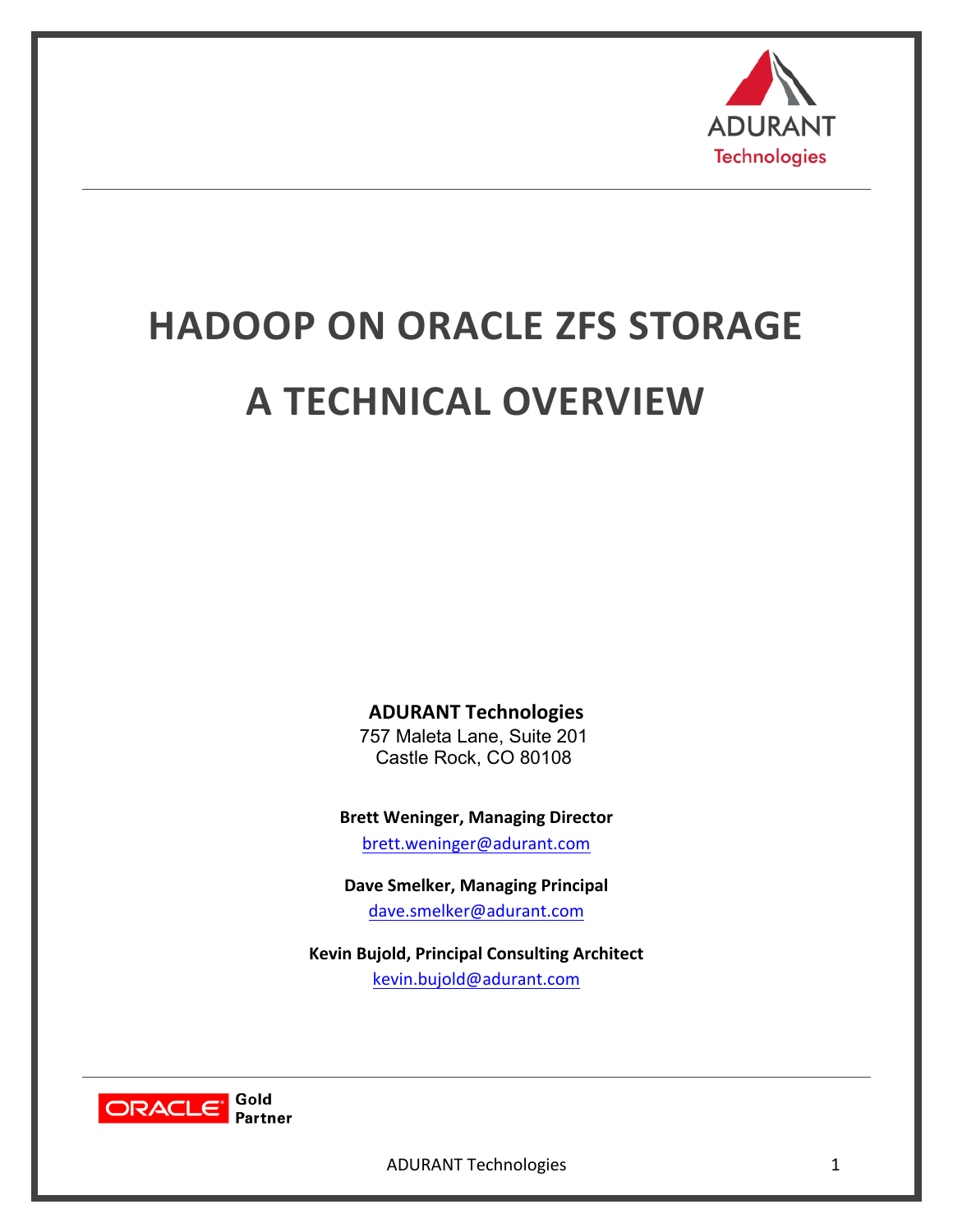

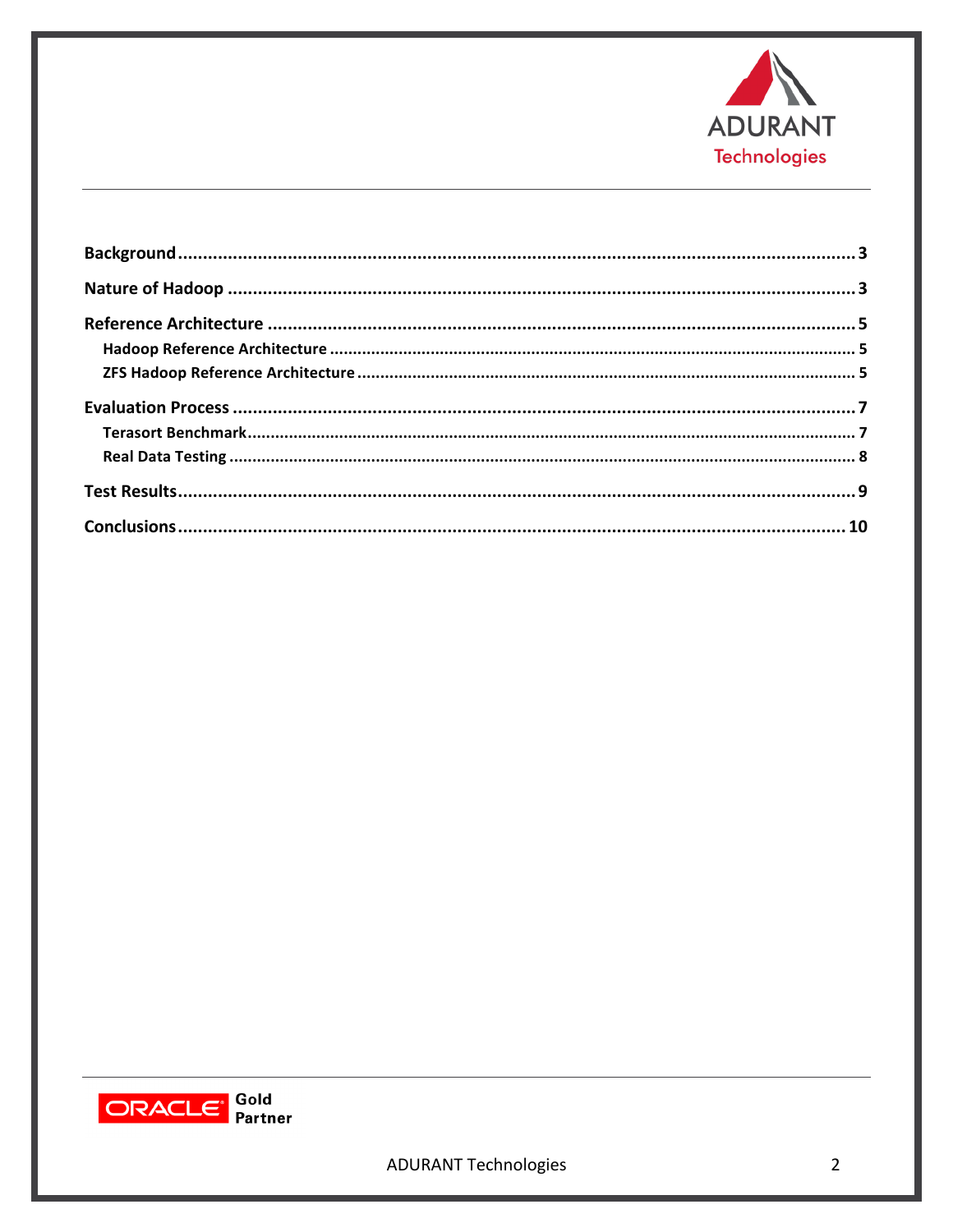

# **Background**

Hadoop, as the leading Big Data Technology, is one of the most ground breaking innovations in Information Technology to date. The current explosion in growth of services, applications, analytics, and user engagement, driven by the affordable retention of data, is unprecedented and is rapidly changing industries. The impending growth is going to burden and challenge today's conventional wisdom about scalability and performance.

With 2.7 Zettabytes (ZB) of Data globally today growing to 50 ZB by 2020, ADURANT Technologies understands the complexities of managing this explosive opportunity. Currently only 3% of data has been flagged for analysis and 1% of the 2.7 ZB has actually been analyzed. This equates to 2.6 ZB of data that needs to be analyzed today and if methods are not improved by 2020 over 48 ZB will be waiting in data lakes for analysis. As companies scale out on the traditional Hadoop reference architecture, they will hit the logical limits of network bandwidth and processing capacity. Unless solutions are created to process data faster and to store higher volumes of data without impacting overall node cluster capacity, organizations will quickly hit the limits of the current Hadoop Reference Architecture. 

# **Nature of Hadoop**

Hadoop is a massively parallel processing and data retention solution. Massive, of course, is a relative term. As compared to multi-terabyte relational databases, the petabyte deployments on Hadoop seem massive. When you consider that the largest companies are converging on data lakes that are 3 factors of 10 greater than petabytes, the volume of data is staggering. Anytime we deal with logarithmic growth, the volume of that growth can seem incomprehensible. As engineers, we are compelled to deal with these issues as we lead our organizations through technology opportunities and examine choices, risks, and costs.

Hadoop is typically characterized as a massive I/O platform. It was designed to address a significant drift between the I/O access to disk versus improvements in CPU and Memory. Hadoop was incubated as a method to address this divergence between processing and I/O. This technology allows you to read and write to all drives within a cluster in parallel. However, as a Technologist looking forward to breaking the Petabyte and the Exabyte barriers, it becomes clear that Hadoop has a natural boundary

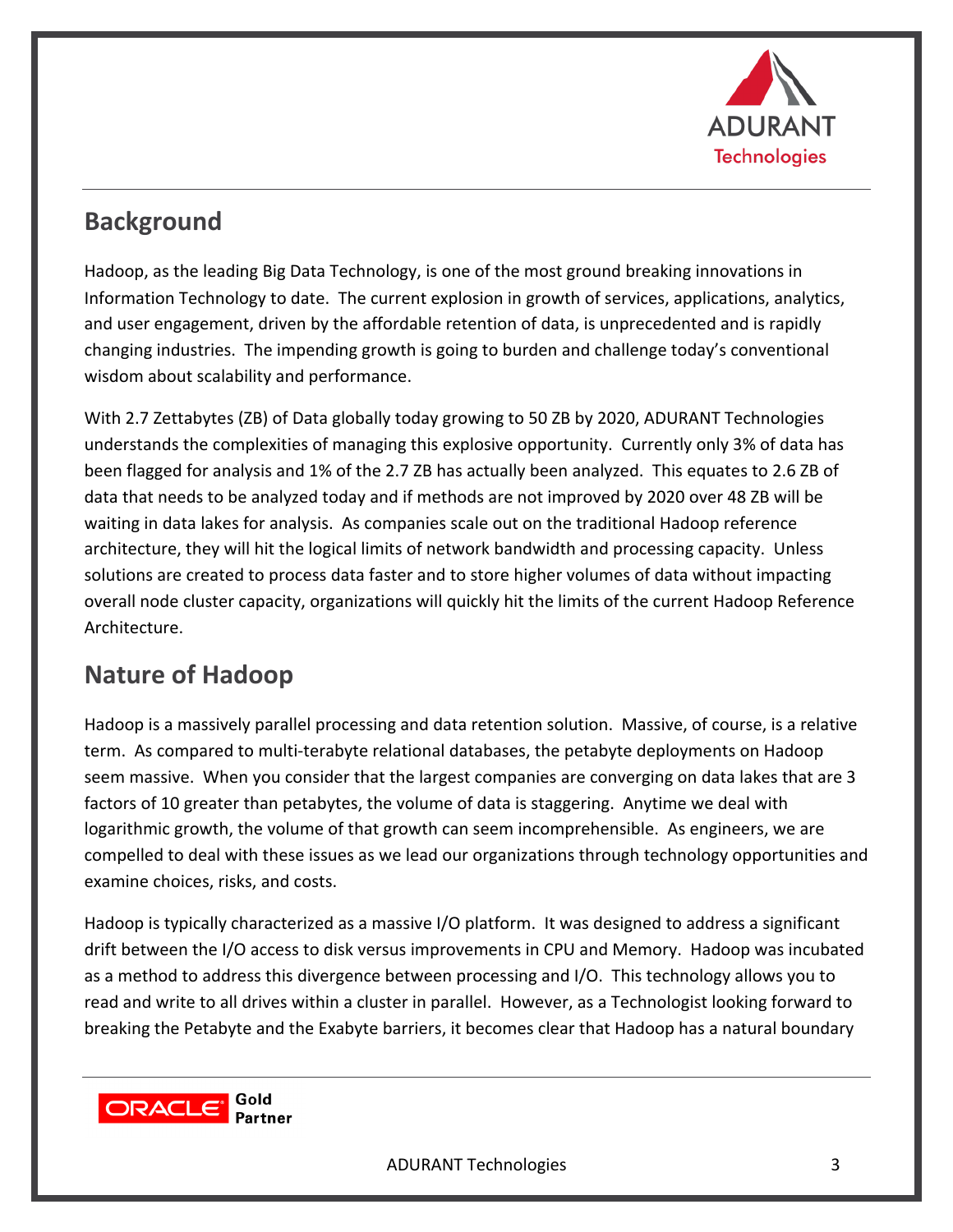

value defined by the relationship between the number of processing nodes, disks, and network bandwidth. What does this mean? It means that as you process 10's, 100's or even the low 1000's of terabytes of data, Hadoop scales quite well on the current reference architecture. However, as you start to exceed the low 1000's of terabytes, you start to hit network bandwidth as a limiting boundary.

This is seen at scale quite quickly when unfunded Hadoop POC's go from the Test and Development Stage to Production. Many organizations start with a few nodes as an exercise to prove the value of Hadoop. The business units quickly recognize value from previously untapped data and drive usage of the environment. Starting out at a few Terabytes, a 1 Gigabit network topology works quite well. Once you start to exceed several hundred Terabytes of processing, organizations quickly find that they need to upgrade their network topology from 1 Gbps to 10 Gbps. Yet again, as usage exceeds a complex mix of performance and capacity, organizations are driven to trunking multiple 10 Gbps, or using more appropriate solutions like Infiniband. As the data lake grows, the number of nodes required grows. At some point, the amount of data movement required to keep the cluster in sync exceeds the network bandwidth. Understanding the future growth and the limitations within the standard Hadoop Reference Architecture, ADURANT Technologies in conjunction with the Oracle Solutions Center worked to address these problems with the Oracle ZFS Storage Appliance.

The Oracle ZFS Storage Appliance's inherent benefits as it relates to Big Data include I/O performance, compression, large block sizes, advanced analytics, and cost. The Oracle ZFS Storage Appliance derived its name from the Zettabyte File System that was developed as part of Solaris. The ZFS filesystem in conjunction with appropriate amounts of cache, SSD, and most importantly DRAM have allowed the Oracle ZFS Storage Appliance to deliver I/O in nanoseconds. Based on the sheer speed of I/O delivery, we hypothesized that the ZFS Storage Appliance could stay ahead of the scalability curve and the inherent constraints of the current Ethernet fabrics. In addition to processing performance, the native compression of the ZFS Storage Appliance would provide inherent operational expense improvements by reducing space, power, and cooling costs for such large environments. In conjunction with the Oracle Solutions Center, ADURANT Technologies tested this theory and validated it as fact.

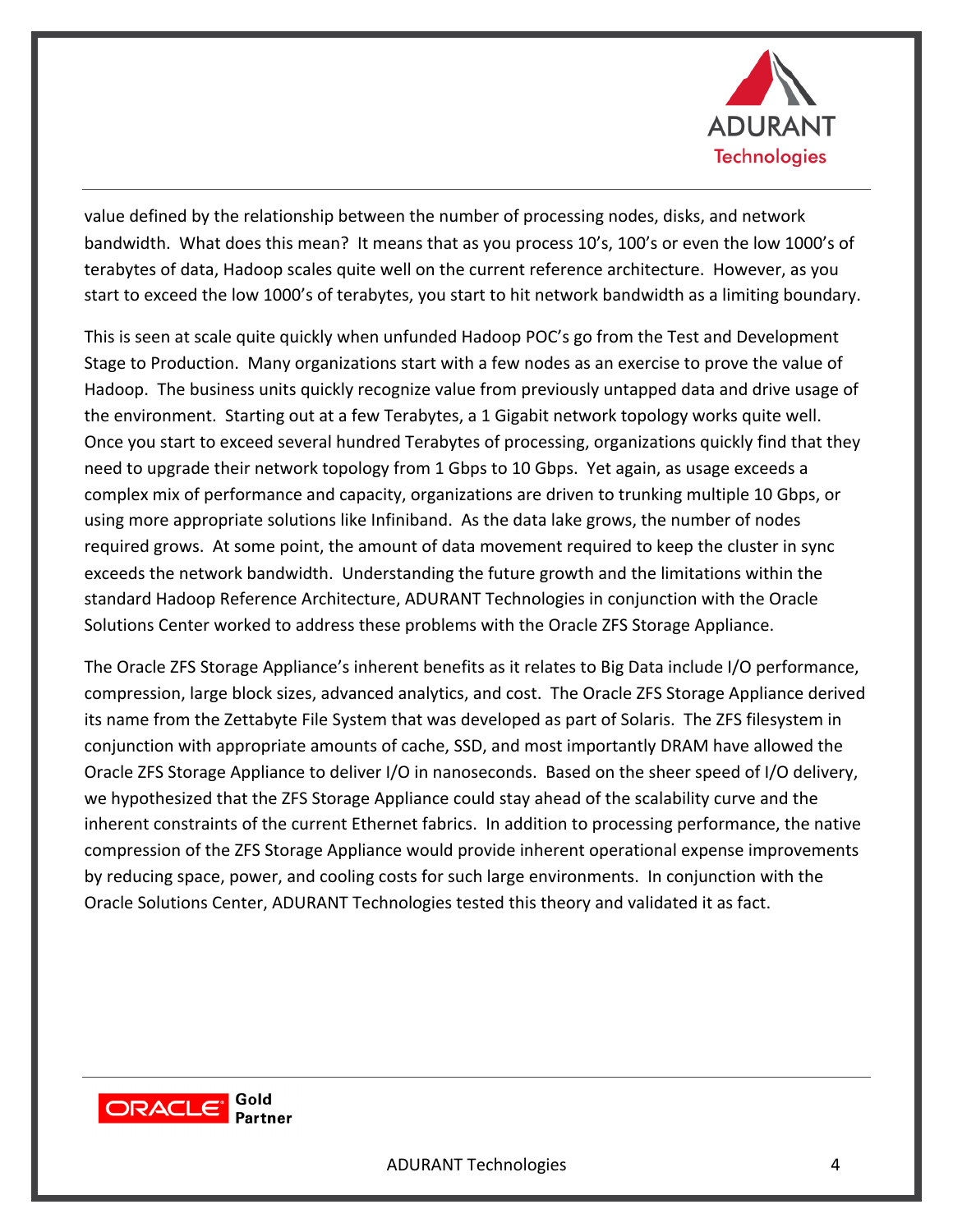

# **Reference Architecture**

A control group of six-nodes was deployed under the standard Hadoop Reference Architecture of systems with JBOD (just a bunch of disk) as the control group. Subsequently, the same cluster was leveraged against the ZFS Hadoop Reference Architecture outlined below.

## **Hadoop Reference Architecture**

Conventional wisdom related to Hadoop Reference Architecture states that commodity x86 systems with JBOD are the most appropriate platform from a cost, scalability, and performance perspective. As you need more processing power and/or capacity, you add more nodes. Typically employing high quality CPU's and large amounts of memory do not provide increased performance or significant economic benefit. Generally, the greater the spindle count, the lower the cost per Terabyte. As a rule, more "average nodes" are better than fewer "super nodes." This is a function of Hadoop being primarily I/O bound for almost all systems technologies. Therefore, it follows that the most economical way to add the greatest amount of drives results in the most optimal ROI.

## **ZFS Hadoop Reference Architecture**

The ZFS Hadoop Reference Architecture was deployed leveraging the same six-node cluster, as well as an Oracle ZFS ZS3-4 Storage Appliance. iSCSI was used for the fabric to connect each of the server. This iSCSI SAN was designed to include multipath redundancy and load balancing leveraging the Oracle 72P 10GbE Switch.

The servers were separated into two logical cells: Cell 1 and Cell 2. Hadoop servers can be configured to be "rack aware." This rack awareness allows the Hadoop cluster to distribute replicated data blocks between only those servers in different racks. To ensure availability, we leveraged this feature to provide appropriate redundancy between the ZFS ZS3-4 storage heads. Subsequently, the LUN's were then mirrored to provide an even higher level of protection than what is seen in the Hadoop Reference Architecture, while aligning with the availability architecture of the ZS3-4. With the benefits of LZJB, this provides a higher level of compression while driving the cost per TB well below that of the Hadoop Reference Architecture. 

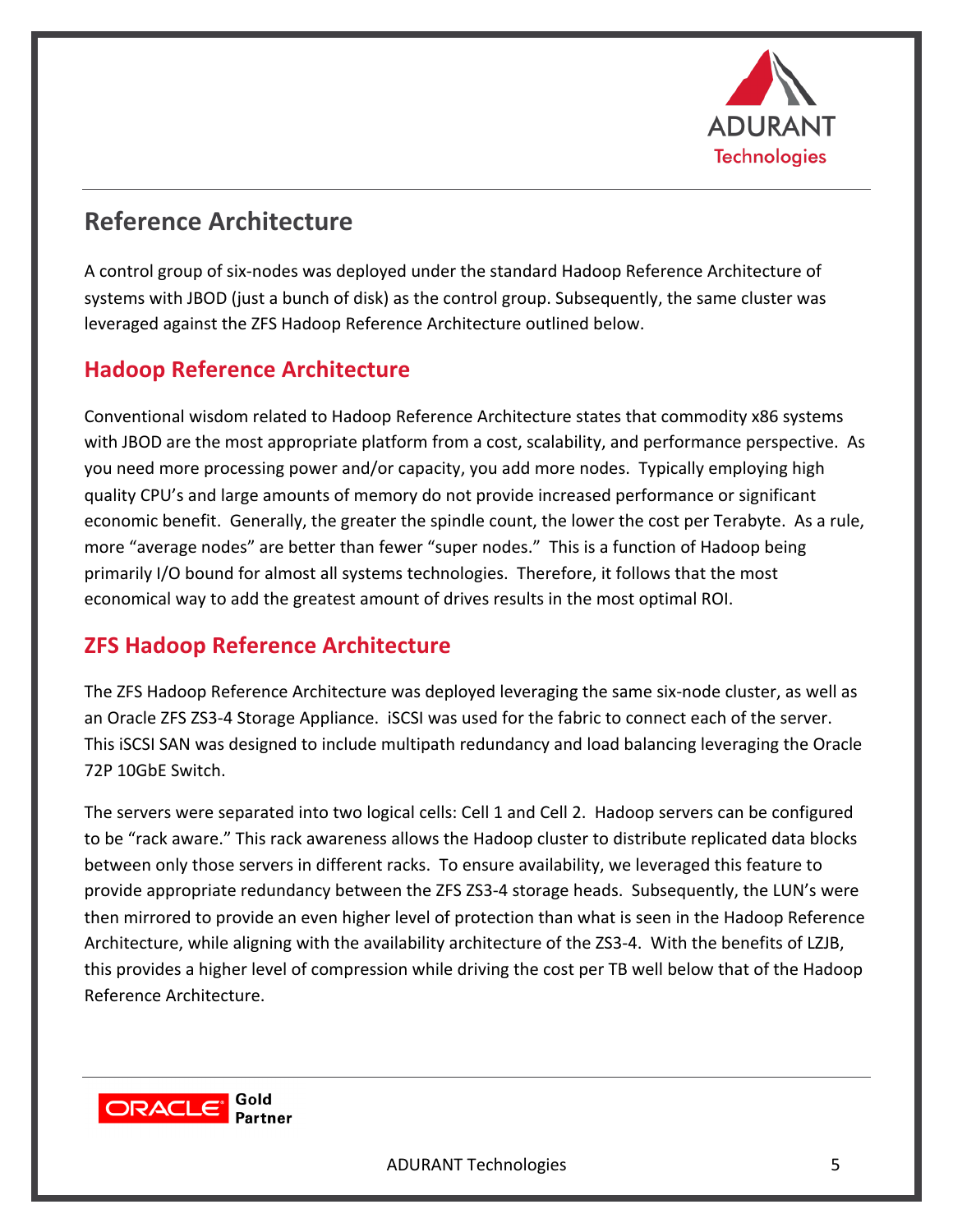

#### The benefits of this configuration include:

- Reduced Hadoop cluster overhead by reducing the replication factor to 2x
- Reduced storage (disk space) requirements by reducing the replication factor to 2x
- Increased the number of copies of data to 4x via the ZFS Storage Appliance
- Added data compression via the ZFS Storage Appliance
	- $\circ$  Further reducing storage space requirements even in a mirrored pool configuration
- Added read and write caching via the ZFS Storage Appliance decreasing I/O response times
- Added data protection (RAID 1) with no added overhead to the Hadoop cluster
- Added fault tolerance via the ZFS Storage Appliance's clustered heads

#### **Below is a diagram of this ZFS Hadoop Reference Architecture:**

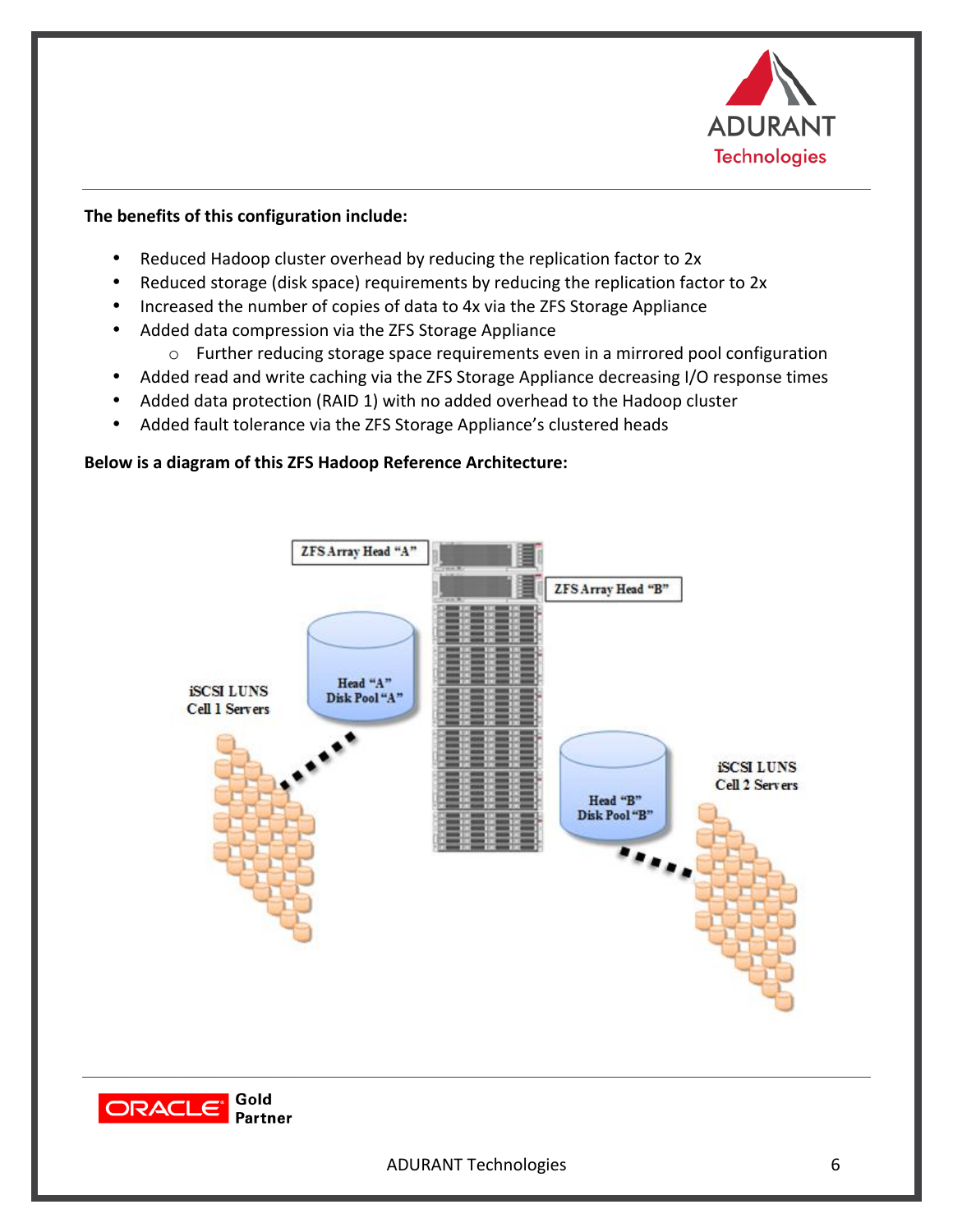

#### **Below are the specifics of both Reference Architectures:**

| <b>Reference</b><br><b>Architecture</b> | <b>Standard Hadoop</b>                                                                                   | <b>ZFS Hadoop</b>                                                                                        |
|-----------------------------------------|----------------------------------------------------------------------------------------------------------|----------------------------------------------------------------------------------------------------------|
| Hadoop                                  | Cloudera 5.1.3<br>Name Node<br>5 Data Nodes                                                              | Cloudera 5.1.3<br>Name Node<br>5 Data Nodes                                                              |
| <b>Servers</b>                          | (6) x86 Servers<br>Oracle Linux 6.3<br>(2) Intel Xeon 10-core 3.0 GHz proc's<br>128GB Memory (DDR3-1600) | (6) x86 Servers<br>Oracle Linux 6.3<br>(2) Intel Xeon 10-core 3.0 GHz proc's<br>128GB Memory (DDR3-1600) |
| <b>Storage</b>                          | (12) 4TB 3.5-inch SAS-2 HDD                                                                              | ZS3-4 (Clustered)<br>2TB DRAM<br>6 Shelves<br>900GB 10K RPM HDD<br><b>iSCSI Fabric</b>                   |

## **Evaluation Process**

The evaluation process included a two-phase approach of synthetic testing leveraging known benchmarks and testing against real world data running MapReduce jobs of differing complexities.

### **Terasort Benchmark**

Benchmark testing was completed using primarily Terasort, which is a suite of benchmarks including Teragen, Terasort, and Teravalidate.

- TeraGen is a map/reduce program to generate the data
- TeraSort samples the input data and uses map/reduce to sort the data into a total order
- **TeraValidate** is a map/reduce program that validates the output is sorted

Additional details about Terasort can be found under the Terasort Apache Project. This process included Terasort regression testing at 10 GB, 100 GB and 1 TB quantities.

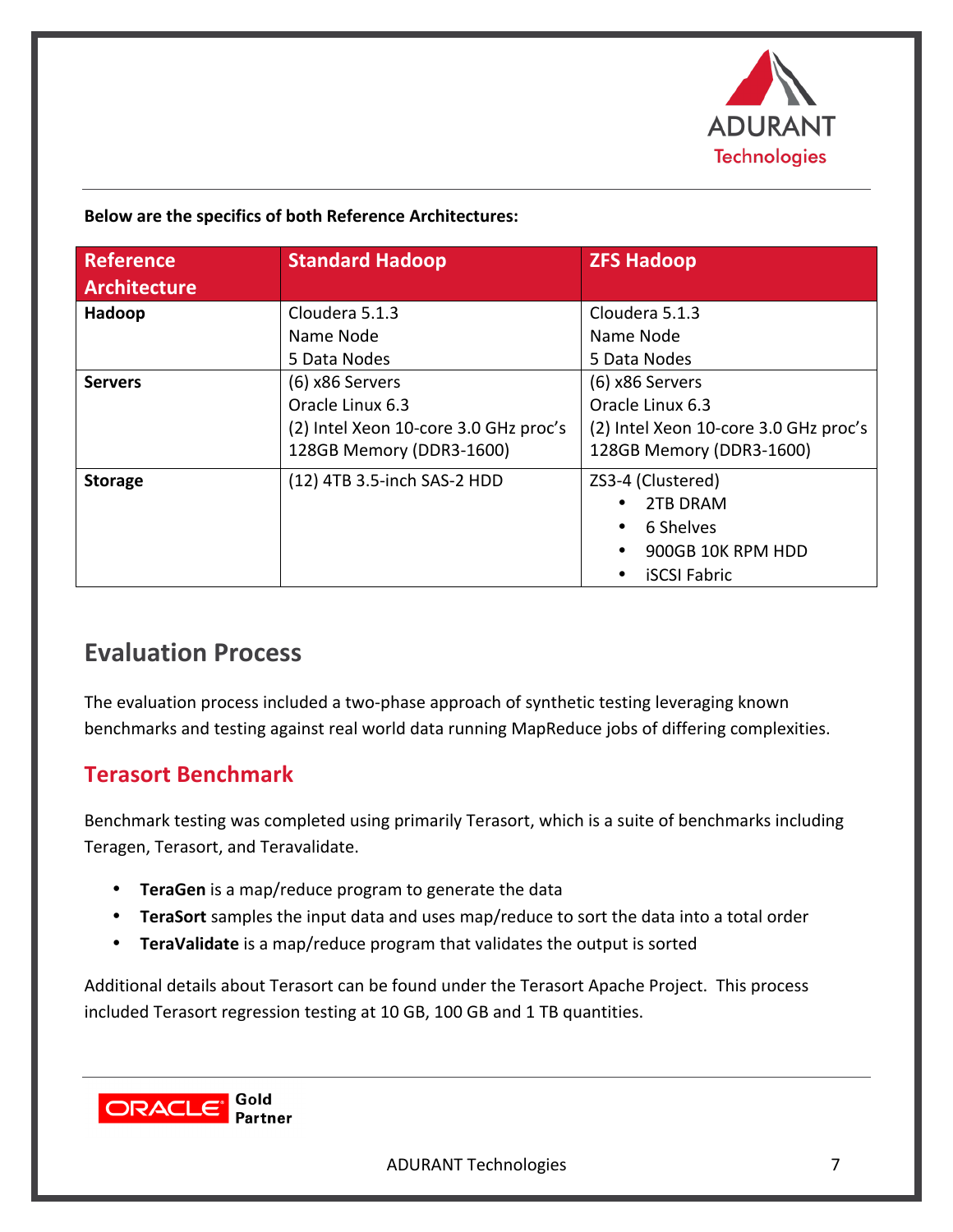

## **Real Data Testing**

For Real Data Testing, FASTA formatted publically available bioinformatics data was used. The FASTA format is a text-based format for representing either nucleotide sequences or peptide sequences, in which nucleotides or amino acids are represented using single-letter codes. The format also allows for sequence names and comments to precede the sequences. This type of formatted data is the industry standard in the area of bioinformatics. This data is in a semi-structured state and does not permit sequence annotation. These files are mainly intended for use with local sequence similarity search algorithms. Each directory has a README file with a detailed description of the header line format, the file naming conventions, general file types including DNA, coding sequences (CDS), cDNA, peptides, and RNA.

This data was loaded into Hadoop under different directories based on the file type. 3 types of MapReduce processes of varying complexity were executed via Hive:

- Simple The first process was a very straightforward process that grouped the data on the species and counted the number of distinct DNA sequences.
- Medium The second process was a little more complex. It took 2 of the data sets and joined them. This process summarized the datasets prior to joining the data, which lead to the execution of 3 MapReduce jobs: 1 on each summation and one for the join.
- Complex The final process joined the raw data together and then performed the same aggregation. By doing this, the MapReduce processes were forced to pull the full data sets for both data sets prior to performing the reduction. This forced a much larger initial MapReduce and the final MapReduce step brought the data down to the final output. The final process ran 5 map/reduce jobs. This Test was designed to be inefficient in order to push the limits of Hadoop and both Reference Architectures.

Regression testing was conducted with 1.6TB of data for each type of MapReduce process using Hive to compute the results.

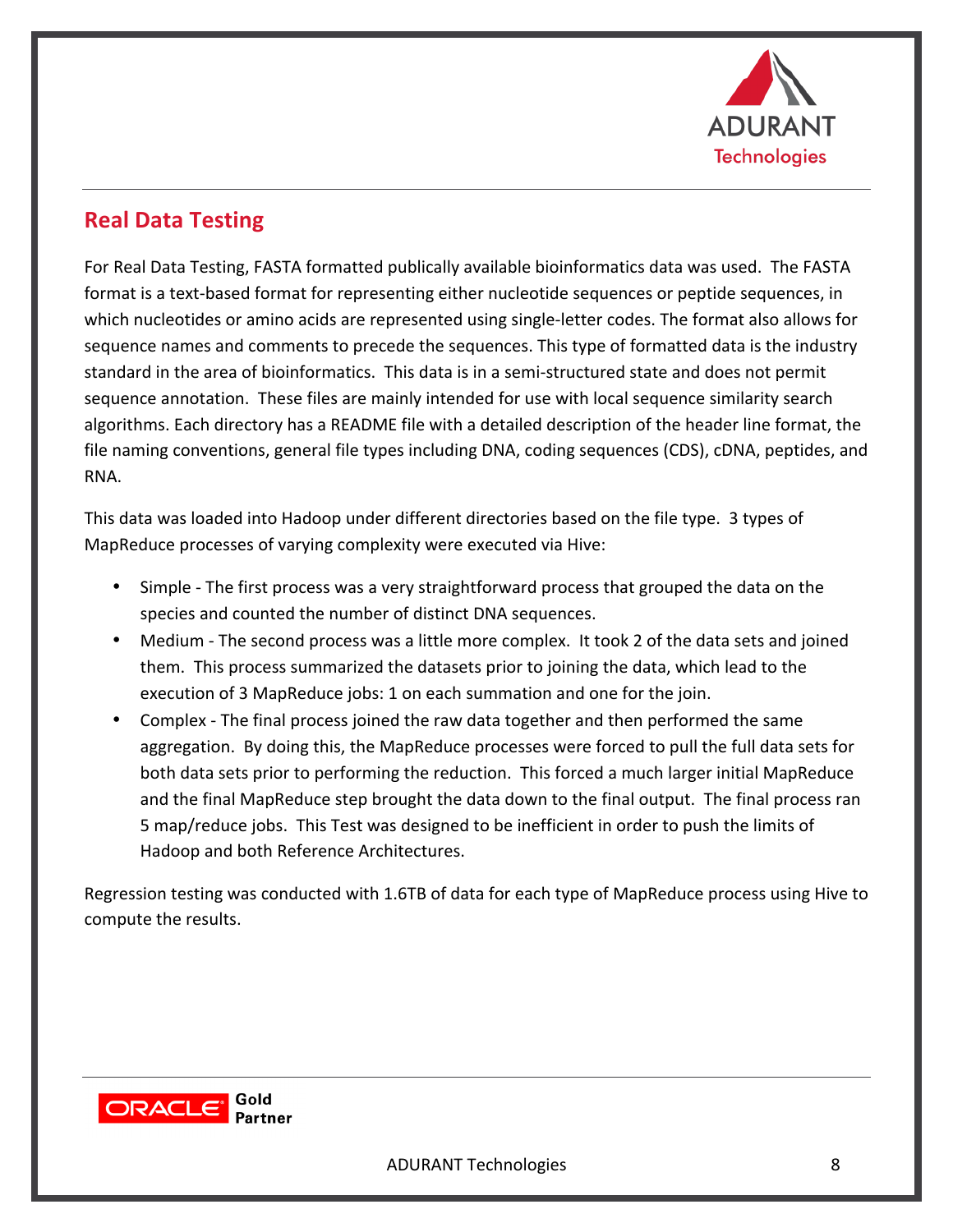

# **Test Results**

The Test results were positive for the Terasort tests and even more dramatic with real-world data. The I/O channels, ZFS storage and system resources were monitored and compared. The standard Hadoop Reference Architecture saw typical behavior where CPU and Memory usage were low and load was spread evenly across the servers. However, on the ZFS Hadoop Reference Architecture CPU resources were steady at 85-100% usage, Memory utilization was nominal (less than 5%), I/O on the channels was less than 5%, and cache hits were nearly 100%. The implication of this performance profile is that you can add CPU/Memory to address load requirements instead of spindles to improve performance.

#### **Terasort Findings**

The Terasort findings resulted in the ZFS Hadoop Reference Architecture consistently outperforming the standard Hadoop Reference Architecture by over 10%. Also, as the amount of data for the Terasaort increased, the ZFS performed even better which was expected behavior.

| <b>Benchmark</b> |           |        | <b>1TB Terasort Tests   Performance Improvement</b> |
|------------------|-----------|--------|-----------------------------------------------------|
|                  | Local (s) | ZFS(s) |                                                     |
| Teragen          | 1148.5    | 1015.2 | 13%                                                 |
| Terasort         | 10102.9   | 8844.3 | 14%                                                 |
| Teravalidate     | 192.2     | 164.0  | 17%                                                 |

#### **Real Data**

The Real Data findings resulted in the ZFS Hadoop Reference Architecture clearly outpacing the standard Hadoop Reference Architecture. Again, as the amount of data for the Real Data testing increased, the ZFS response improved which was expected behavior.